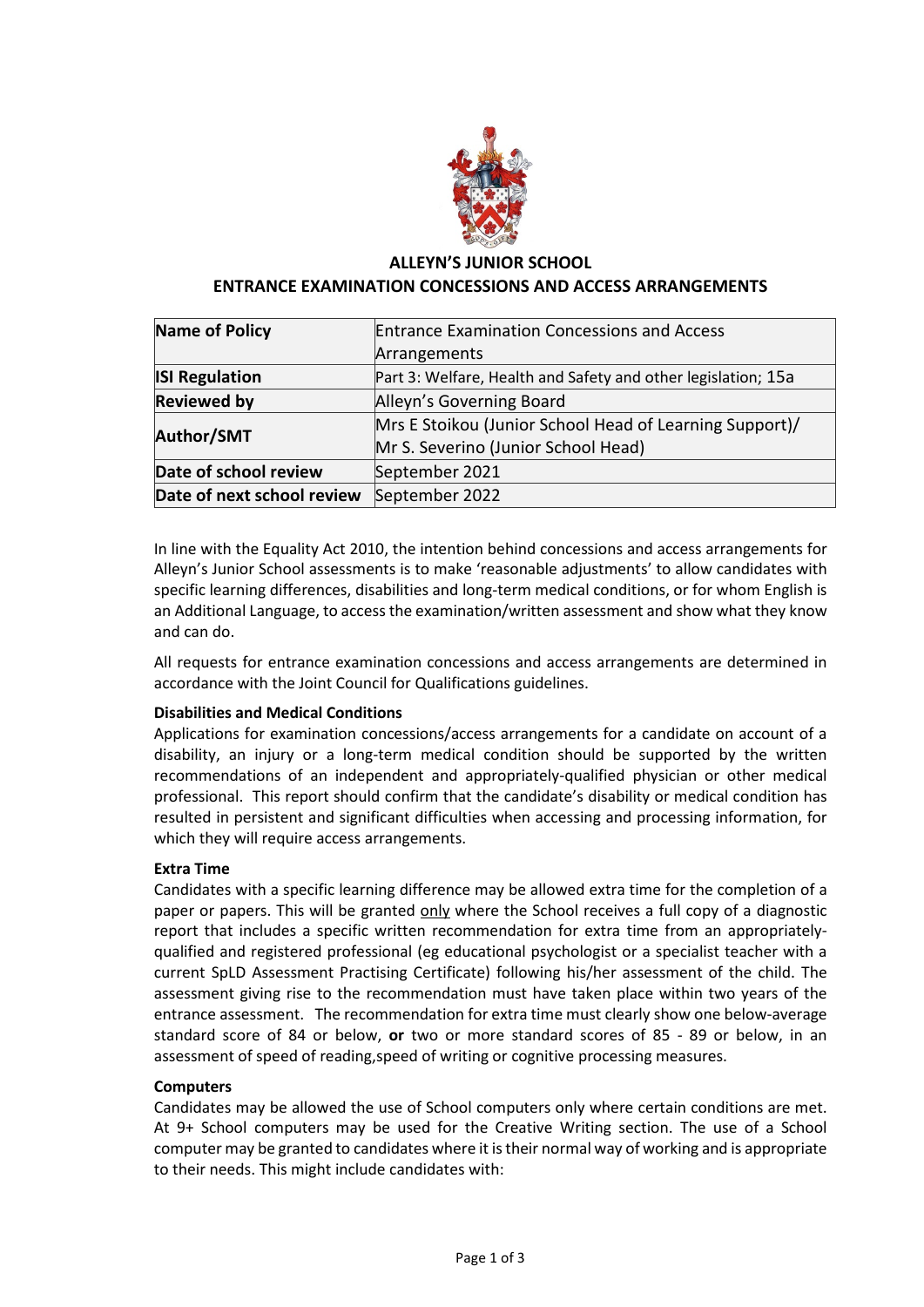- A specific learning difference which has a substantial and long-term adverse effect on their ability to write legibly and/or results in difficulties with planning and organising their writing
- A medical condition
- A physical disability (including a temporary injury)
- A sensory impairment
- Poor handwriting

A request for the use of a School computer must be supported by a letter from the candidate's school confirming it is their normal way of working **and** providing evidence of their specific need, or following the recommendation of an educational psychologist. The request will **not** be granted because a candidate prefers to type rather than write **or** can work faster on a keyboard **or** because he/she uses a computer or laptop at home.

The School will always provide the computer or laptop (unless particular, usually medical, circumstances dictate otherwise) and the software used will have the grammar and spelling checks removed. The candidate's work will be printed out by the invigilator.